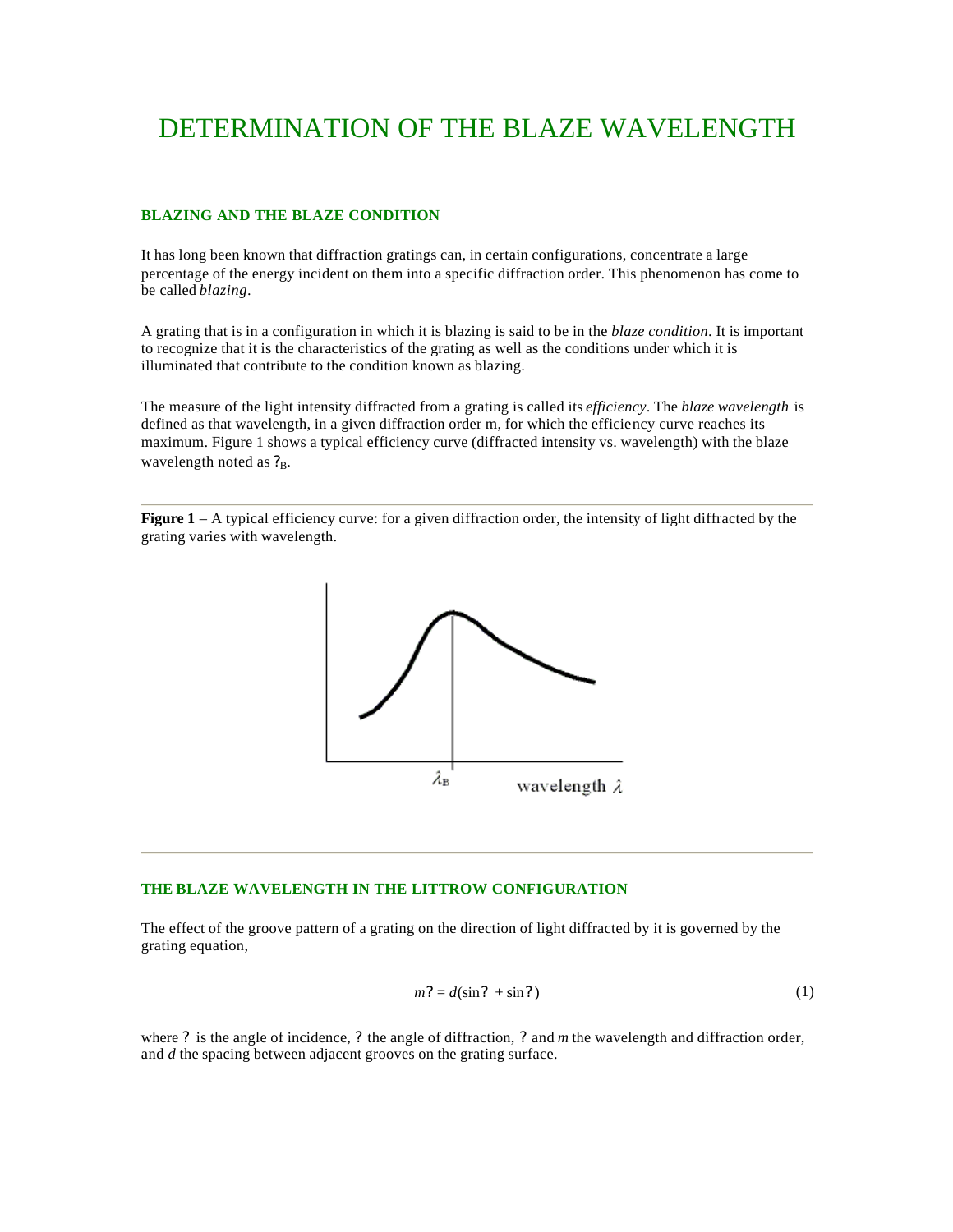The Littrow configuration is that specific geometry in which the light of a specific wavelength diffracted from a grating, into a given diffraction order, travels back along the direction of the incident light: in Eq. (1) above, this requires

$$
? = ? \quad \text{(the Littrow configuration).} \tag{2}
$$

For the Littrow configuration, the grating equation simplifies to

$$
m? = 2d\sin?
$$
 (3)

Both the general configuration, as given in Eq. (1), and the Littrow configuration are shown in Figure 2.

**Figure 2** – (a) The general in-plane diffraction condition. Light of a specific wavelength *?* is incident on a grating at an angle *?* relative to its surface normal GN, and this light is diffracted into a specific order *m* along an angle *?* to the surface normal. Both the incident and diffracted rays lie in the plane perpendicular to the groove direction ("in-plane diffraction"). (b) The Littrow configuration. In this case,  $? = ?$ . Note that in each case, the angles *?* and *?* are signed angles (*i.e.*, in (a), *?* and *?* have opposite algebraic sign).



The blaze wavelength in the Littrow condition is that for which the efficiency curve, such as that shown in Figure 1, reaches its maximum when the grating is maintained in the Littrow configuration while the wavelengths are scanned. This requires the grating to rotate to scan wavelength, usually called the *monochromator configuration*.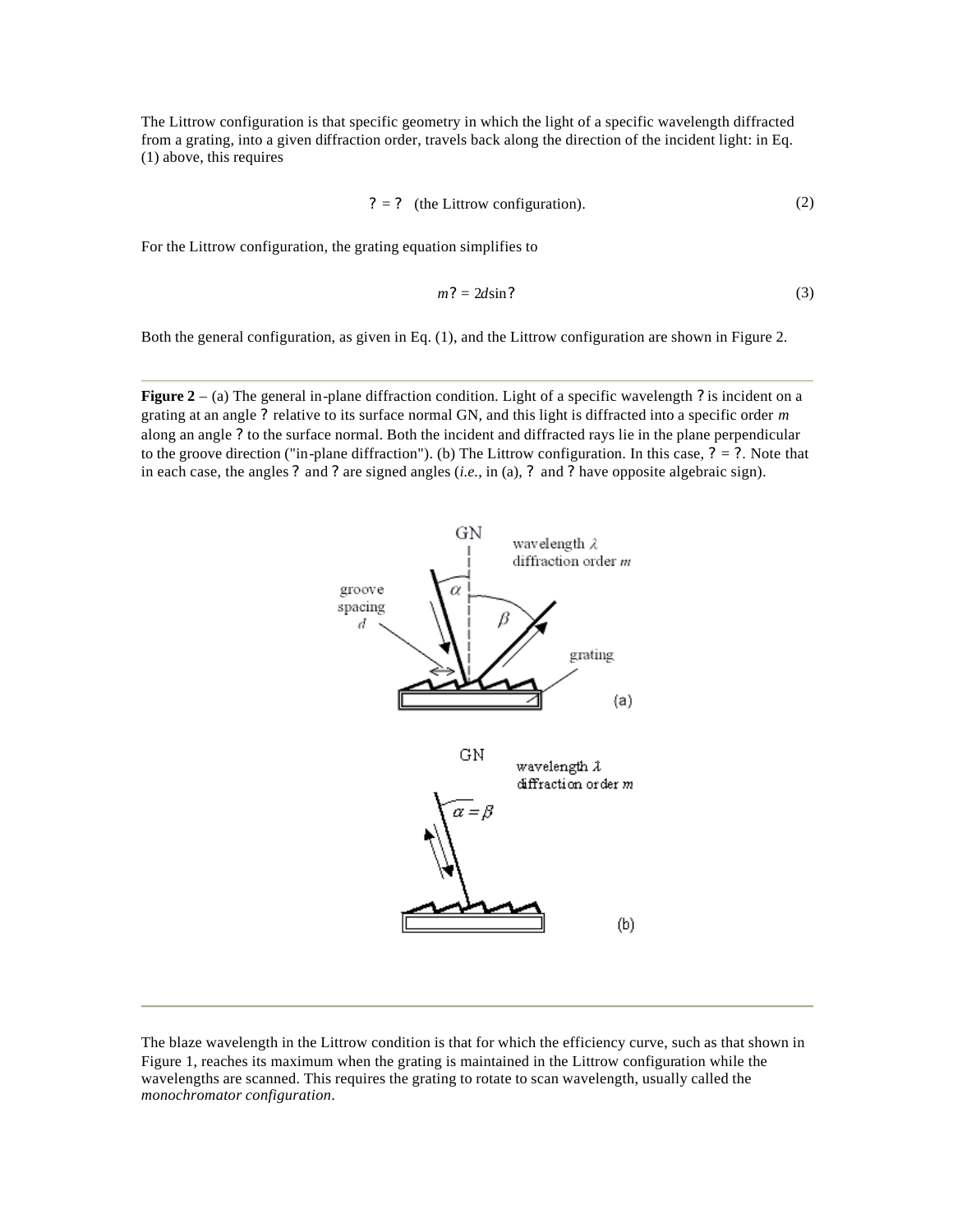The Thermo RGL *Diffraction Grating Product Guide* indicates the Littrow blaze wavelength (for the first diffraction order,  $m = 1$ ) for each of its gratings. For ruled gratings (whose grooves are triangular), the blaze wavelength for other orders can be found by the approximation

$$
\lambda_{B}\Big|_{m} = \frac{\lambda_{B}\Big|_{m=1}}{m} \tag{4}
$$

namely, the blaze wavelength in order m (Littrow configuration) is approximately equal to the blaze wavelength in the first order, divided by *m*. For holographic gratings (whose grooves are sinusoidal), Eq. (4) is not valid [see Loewen *et al*.]

The *Littrow blaze angle*  $?_B$  is defined as the diffraction angle (in the Littrow condition) for the blaze wavelength:

$$
m_{\rm B}^2 = 2d\sin^2{\ }_{\rm B} \tag{5}
$$

#### **THE BLAZE WAVELENGTH FOR OTHER CONFIGURATIONS**

When moving off the Littrow condition (*i.e.*, when  $?$  ?? ??), the blaze wavelength and blaze angle generally satisfy the condition

$$
m_{\rm B}^2 = 2d\sin 2\,\rm B} \cos (2 - 2\,\rm B})\tag{6}
$$

That is, the blaze wavelength decreases with the cosine of the angle between the incidence angle *?* and the Littrow blaze angle  $P_B$ . Eq. (6) may be very accurate or an approximation at best, depending on the groove profile and illumination conditions.

# **EFFICIENCY AT THE BLAZE WAVELENGTH**

While it is relatively straightforward, as shown above, to determine the wavelength  $?<sub>B</sub>$  of maximum efficiency, it is more difficult to determine the maximum efficiency itself. Since this calculation requires the use of Maxwell's equations, it is generally addressed by computer simulation. There are a handful of computer-based grating efficiency programs, some of which are available commercially; Thermo RGL uses PC Grate to simulate the efficiency behavior of its gratings.

# **REFERENCES**

E. G. Loewen, M. Nevière and D. Maystre, "Grating efficiency theory as it applies to blazed and holographic gratings", *Applied Optics* **16**, 2711-2721 (1977).

Erwin G. Loewen and Evgeny Popov, *Diffraction Gratings and Applications*, Marcel Dekker (New York: 1997).

R. Petit, editor, *Electromagnetic Theory of Gratings*, volume 22 in Topics in Current Physics, Springer-Verlag (New York: 1980).

Takeshi Namioka, "Diffraction Gratings", chapter 17 in *Vacuum Ultraviolet Spectroscopy I*, James A. Samson and David L. Ederer, editors; Academic Press (New York, 1998).

Thermo RGL (Richardson Grating Laboratory), *Diffraction Grating Handbook* (Rochester, New York: